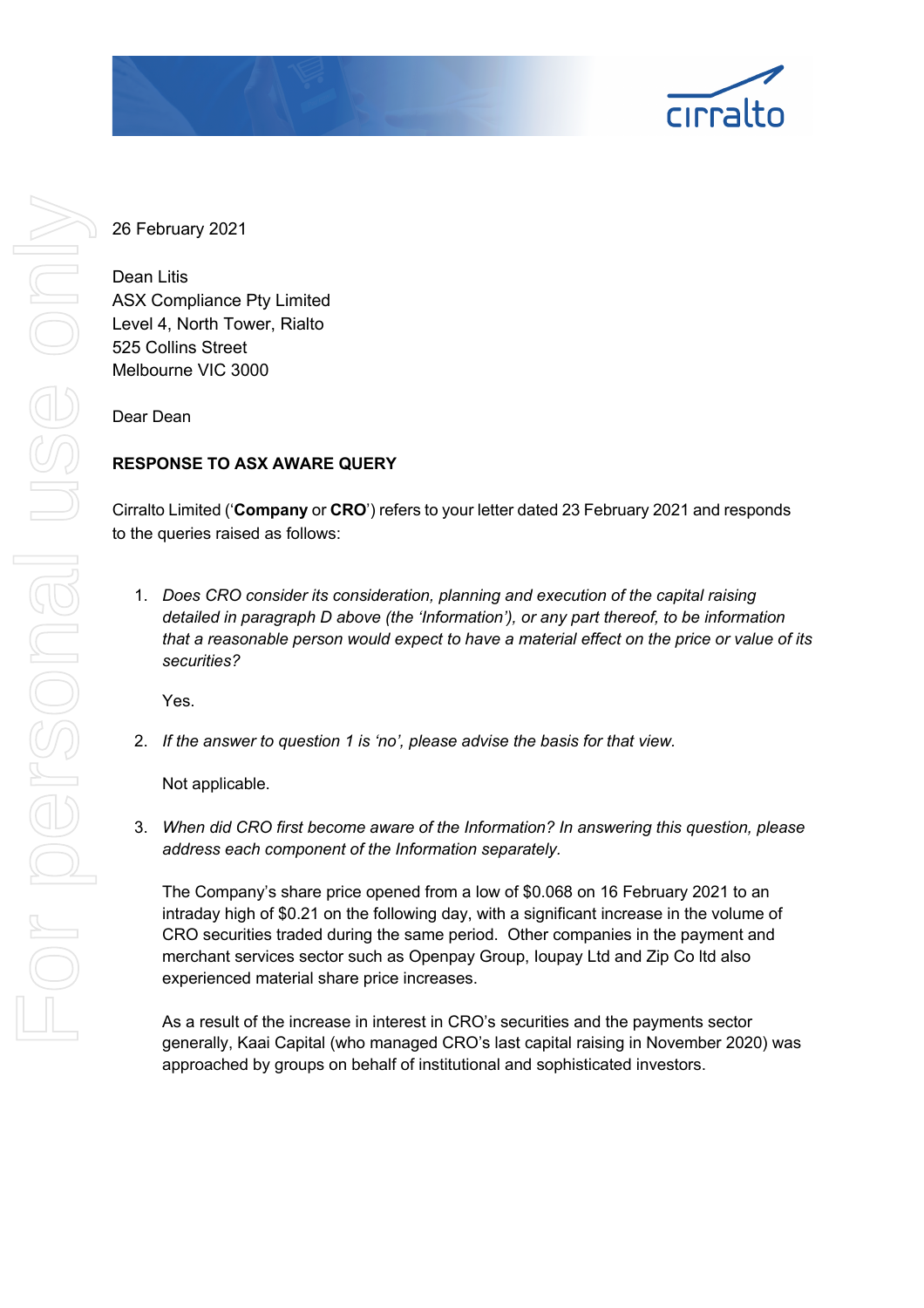

At 8:49pm AEDT on 16 February 2021 (being after the Company's response to ASX's price query that day), representatives of Kaai Capital called Mr Adrian Floate noting the potential investor interest in the Company and asked whether the Company may consider a significant capital raising. Prior to this unsolicited phone call, the Company had no plans of conducting a capital raising. As noted in the Company's quarterly activities report released on ASX on 28 January 2021, the Company had a cash balance of ~\$3.95 million as at 31 December 2020 and noted that it was adequately funded.

Following the call between Kaai Capital and Mr Floate, the Company's Board and Management had various discussions on 17 February 2021 regarding a possible capital raising.

A draft lead manager mandate was sent by Kaai Capital to the Company in the evening on 17 February 2021 at 9:05pm AEDT. Shortly after this, Mr Floate and Mr Peter Richards (Chairman of the Company) called Kaai Capital to further negotiate the terms of the mandate, and an updated mandate was sent by Kaai Capital to the Company at 9:39pm. The Board then held an emergency Board meeting at 10:00pm AEDT that night at which the mandate was approved. Whilst the Company had not been contemplating a capital raising, the Board was of the view that raising significant funds at an attractive price would be in the best interests of shareholders as it would enable the Company to accelerate its growth plans and further strengthen its balance sheet at relatively minimal dilution. The Company entered into a trading halt prior to the commencement of trading on 18 February 2021.

4. *When did CRO first initiate discussions regarding the capital raising?*

See response to question 3. Kaai Capital initiated discussions with the Company regarding a potential capital raise by way of a telephone call to Mr Floate at 8:49pm AEDT on 16 February 2021.

5. *If the answer to question 1 is 'yes' and CRO first became aware of the Information (or any part thereof) prior to 18 February 2021, please explain why the Information was not disclosed to the market at an earlier time, commenting specifically on when you believe CRO was obliged to release the Information under Listing Rules 3.1 and 3.1A and what steps CRO took to ensure that the Information was released promptly and without delay.* 

*At all times prior to the Board meeting held at 10:00pm AEDT on 17 February 2021 (at which the time the market was closed), the Company believed that it was not obliged to disclose the Information to the market on the basis that Listing Rule 3.1A applied to the Information, specifically that the Information concerned an incomplete proposal and negotiation and remained confidential.* 

*As detailed in the response to question 3, an initial draft mandate was received from Kaai Capital at 9:05 AEDT on 17 February 2021, there were further negotiations on the terms of the mandate, and the mandate was approved at the 10:00pm AEDT Board meeting. Prior to this approval, the proposed capital raising and mandate were incomplete*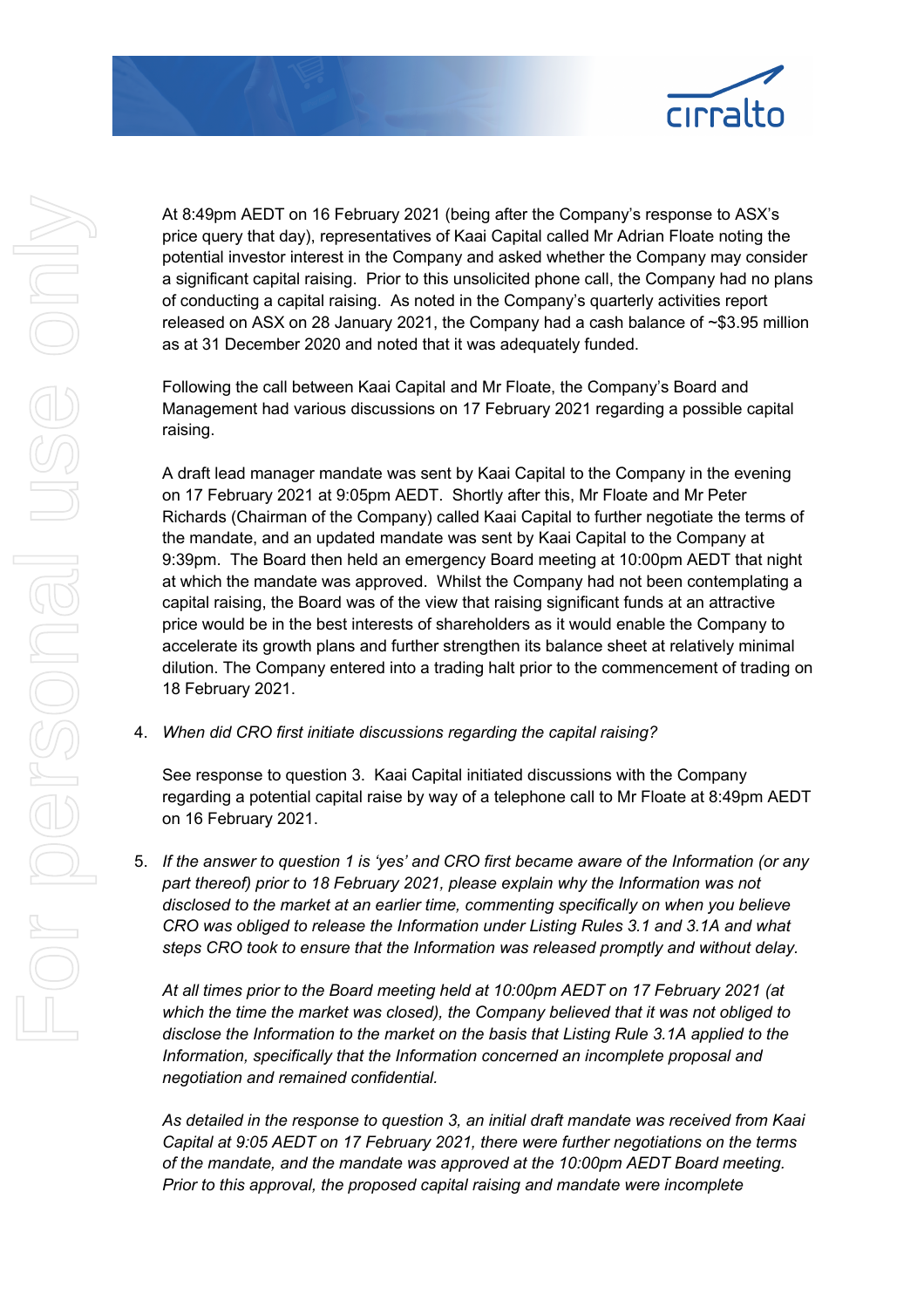

*proposals and negotiations. The Company entered into a trading halt prior to the commencement of trading the next day.* 

*The Company also had no reason to believe that the Information had ceased to be confidential prior to the Board meeting, on the basis that the Information was only known to a limited number of people. Whilst there was significant trading in the Company's securities on 17 February 2021, there was also significant trading in the Company's securities on 16 February 2021 prior to any contemplation of a capital raising. As noted in the Company's 16 February 2021 response to ASX's price query, the Company believed that the increase in trading could be due to an increase in investor interest in the payment and merchant services sector as other companies in the sector also experienced material share price increases.* 

6. *Who was responsible for managing the discussions regarding the capital raising on behalf of CRO?*

Mr Floate was primarily responsible for managing discussions regarding the capital raising.

7. *Please provide a copy of the Mandate Agreement with Kaai Capital in relation to the placement (not for release to the market).*

Please see attached.

8. *Please provide a copy of any other agreements with Kaai Capital, including but not limited to, any agreement for Kaai Capital to provide investor relations services on behalf of CRO (not for release to the market).* 

The Company entered into a Corporate Advisory Mandate with Kaai Capital on 14 January 2021 for a term of six months. Under this Mandate, the Company agreed to pay Kaai Capital a fee of \$5,000 per month and issue Kaai Capital or its nominees 10 million listed options (ASX:CROO) if the Company's 10 day VWAP reached 7c, and an additional 10 million options (ASX:CROO) if the Company's 10 day VWAP reached 9c. This mandate was not announced by the Company at the time it was entered into on the basis the Board does not consider the Company's entry into this mandate to be information which a reasonable person would expect to have a material effect on the price or value of the Company's shares, having regard to the fact the cash consideration payable is not significant and the number of options to be issued represented only 1.17% of the Company's issued share capital (on a undiluted basis) and were only issuable subject to the satisfaction of performance hurdles. As the hurdles have now been met, the Board approved the issue of the options at a Board meeting held on Sunday 21 February 2021 and the Company released an Appendix 3B on Monday 22 February 2021 before the opening of trade to advise the market of the proposed issue of the options. The Company notes that it has since received advice that as the mandate contemplates an issue of securities, that an Appendix 3B should have been lodged at the time the mandate was entered into. In light of this, the Company will conduct a review of its disclosure practices to ensure more stringent practices are in place particularly in relation to proposed issues of securities and lodgement of Appendix 3B's.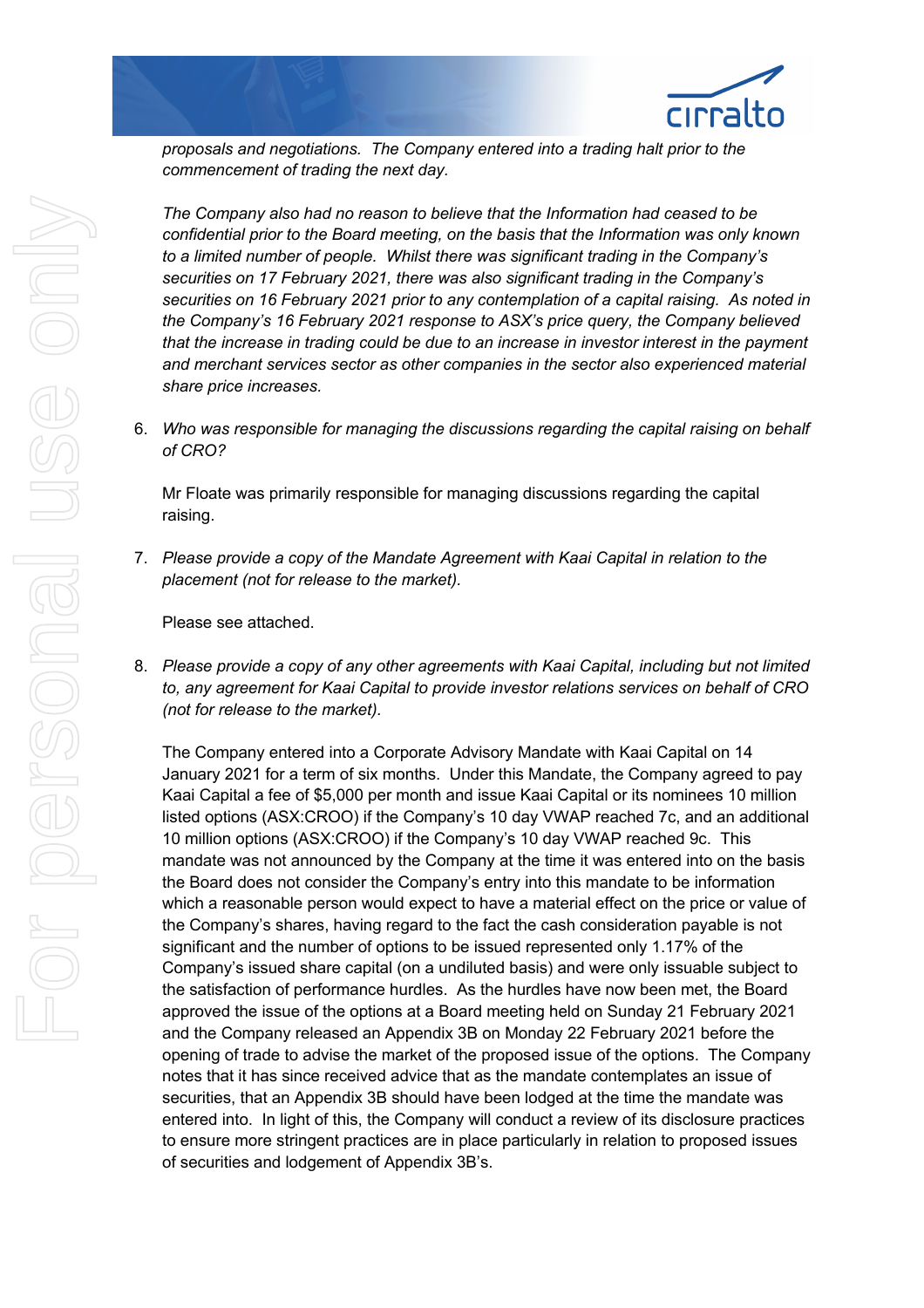9. *Please provide a copy of all correspondence between CRO and Kaai Capital in relation to the capital raising detailed in paragraph D (not for release to the market).* 

Please see attached.

10. *Please confirm that CRO is complying with the Listing Rules and, in particular, Listing Rule 3.1.*

Save as noted in the response to question 3, the Company confirms that it is in compliance with the Listing Rules and in particular, Listing Rule 3.1.

11. *Please confirm that CRO's responses to the questions above have been authorised and approved in accordance with its published continuous disclosure policy or otherwise by its board or an officer of CRO with delegated authority from the board to respond to ASX on disclosure matters.*

The responses have been approved by the Board of Directors.

Yours sincerely

Justyn Stedwell Company Secretary On behalf of the Board of Directors Cirralto Limited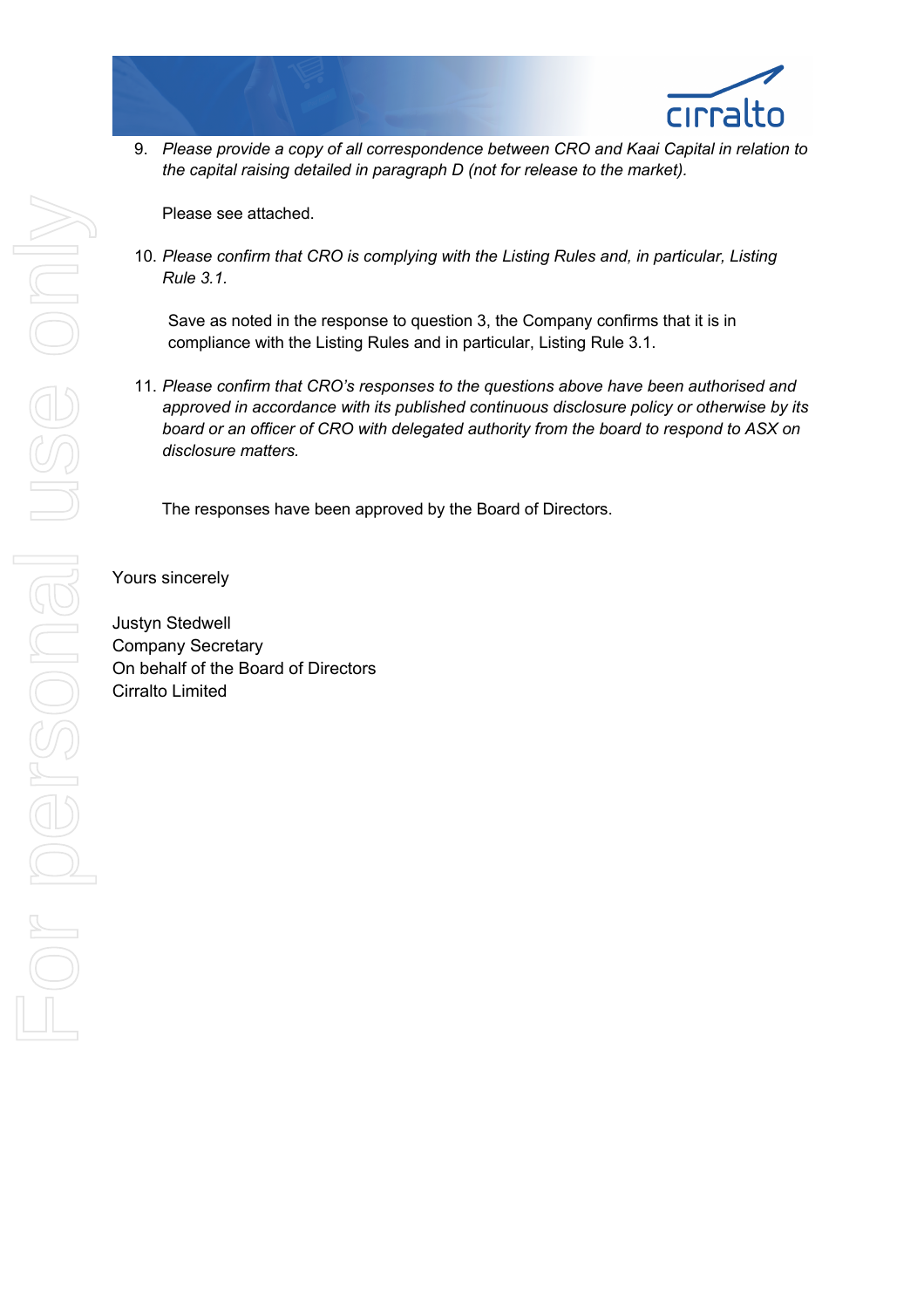

# 23 February 2021

Reference: ODIN31222

Mr Justyn Stedwell Company Secretary Cirralto Limited 2 Queen Street Melbourne VIC 3000

By email

Dear Mr Stedwell

# **Cirralto Limited ('CRO'): Query Letter**

ASX Limited ('ASX') refers to:

- A. The change in the price of CRO's securities from a low and opening price of \$0.068 on 16 February 2021 to a of \$0.21 on 17 February 2021 and the significant increase in the volume of CRO securities traded during the same period.
- B. ASX's price query letter dated 16 February 2021 and CRO's response also dated 16 February 2021, released together on ASX Market Announcements Platform ('MAP') on the same day, which included the following questions (in bold and italics) and answers:
	- *1. Is CRO aware of any information concerning it that has not been announced to the market which, if known by some in the market, could explain the recent trading in its securities?*

*No. The Company is not aware of any information concerning it that has not been announced to the market which, if known by some in the market, could explain the recent trading in the Company's securities.*

*3. If the answer to question 1 is "no", is there any other explanation that CRO may have for the recent trading in its securities?*

*The Company notes recent market, social media and investor focus on ASX Listed companies that have technologies associated with payment and merchant services. Other companies in the sector such as Openpay Group, Ioupay Ltd and Zip Co Ltd appear to have also experienced recent material share price increases*.

*4. Please confirm that CRO is complying with the Listing Rules and, in particular, Listing Rule 3.1.*

*The Company confirms that it is in compliance with Listing Rule 3.1 and there is no information that should be given to ASX about its financial condition in accordance with that rule.*

C. CRO's request for a trading halt provided to ASX by email prior to market open on 18 February 2021 and released on MAP together with ASX's market announcement regarding the trading halt at 9:24am AEDT on the same day. The trading halt request included the following information:

*'[CRO] requests a trading halt pending an announcement in relation to a proposed capital raising*'.

D. CRO's announcement titled '\$18 million placement- Strong vote of confidence to underpin growth strategy' released on MAP on 22 February 2022 at 9:34am AEDT, which disclosed that: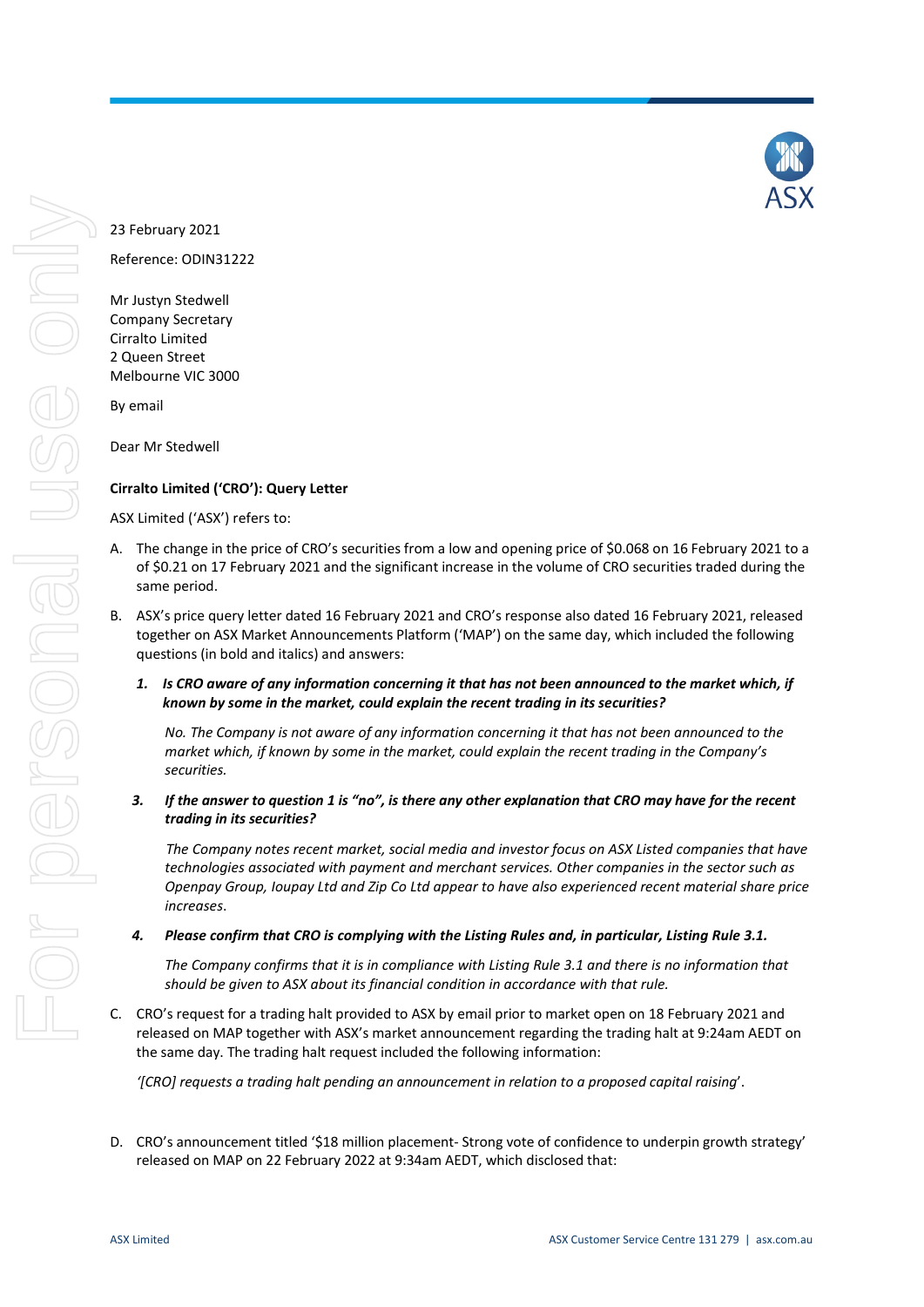- (i) it had received firm commitments to raise \$18 million through the issue of 200 million fully paid ordinary share to institutional, sophisticated and professional investors at an issue price of \$0.09 per share;
- (ii) the issue price of \$0.09 per share under the placement represents a:
	- i. 6% premium to the 30-day VWAP of CRO shares traded prior to the trading halt in its shares;
	- ii. 6.25% discount to the 15-day VWAP; and
	- iii. 21.7% discount to the closing price of CRO shares on 17 February 2021; and
- (iii) Kaai Capital Pty Ltd (trading as Kaai Capital) acted as sole Lead Manager to the placement.
- E. Kaai Capital also:
	- (i) was the Lead Manager to the CRO \$2.8 million placement announced to the market on 27 November 2020 ('November Placement') (ref: ASX announcement titled '[CRO] raises \$2.8m via Placement' dated 27 November 2020);
	- (ii) had entered into a Lead Manager Mandate with CRO ('Mandate Agreement') in respect of the November Placement (ref: 'Cleansing Prospectus' released on ASX om 7 December 2020) whereby CRO had agreed to:
		- i. pay Kaai a lead manager fee of 6% (plus GST) of the total amount raised under the November Placement to be settled by:
			- the issue to Kaai (and/or its nominees) of 2,400,000 ordinary shares and 600,000 quoted options exercisable at \$0.025 on or before 28 July 2023 in CRO; and
			- the payment of \$105,200 in cash; and
		- ii. issue Kaai (and/or its nominees) a an additional 20,000,000 quoted options (exercisable at \$0.025 on or before 28 July 2023).
	- (iii) is named as a contact for CRO investor enquiries in the CRO Quarterly Activities Report dated (and released on ASX on) 28 January 2021, as well as on the CRO website on the 'About Us' page: <https://www.cirralto.com.au/what-we-do> .
- F. Listing Rule 3.1, which requires a listed entity to immediately give ASX any information concerning it that a reasonable person would expect to have a material effect on the price or value of the entity's securities.
- G. The definition of 'aware' in Chapter 19 of the Listing Rules, which states that:

*'an entity becomes aware of information if, and as soon as, an officer of the entity (or, in the case of a trust, an officer of the responsible entity) has, or ought reasonably to have, come into possession of the information in the course of the performance of their duties as an officer of that entity" and section 4.4 in Guidance Note 8 Continuous Disclosure: Listing Rules 3.1 – 3.1B "When does an entity become aware of information.'*

- H. Listing Rule 3.1A, which sets out exceptions from the requirement to make immediate disclosure, provided that each of the following are satisfied.
	- *'3.1A Listing rule 3.1 does not apply to particular information while each of the following is satisfied in relation to the information:*
	- *3.1A.1 One or more of the following applies:*
		- *It would be a breach of a law to disclose the information;*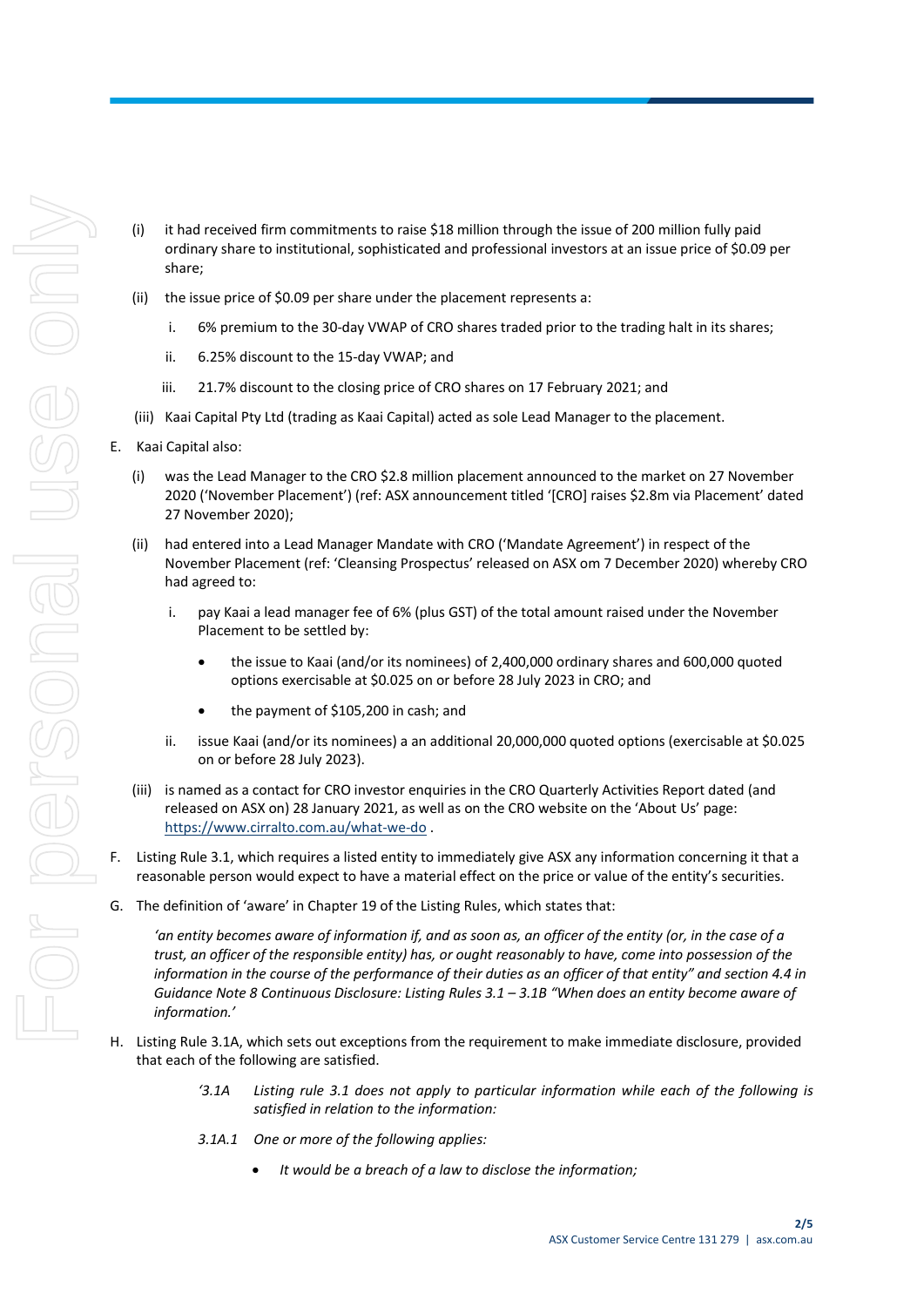- *The information concerns an incomplete proposal or negotiation;*
- *The information comprises matters of supposition or is insufficiently definite to warrant disclosure;*
- *The information is generated for the internal management purposes of the entity; or*
- *The information is a trade secret; and*
- *3.1A.2 The information is confidential and ASX has not formed the view that the information has ceased to be confidential; and*
- *3.1A.3 A reasonable person would not expect the information to be disclosed.'*
- I. ASX's policy position on the concept of 'confidentiality', which is detailed in section 5.8 of Guidance Note 8 Continuous Disclosure: Listing Rules  $3.1 - 3.1B$ . In particular, the Guidance Note states that:

*'Whether information has the quality of being confidential is a question of fact, not one of the intention or desire of the listed entity. Accordingly, even though an entity may consider information to be confidential and its disclosure to be a breach of confidence, if it is in fact disclosed by those who know it, then it ceases to be confidential information for the purposes of this rule.'*

# **Questions and Request for information**

Having regard to the above, ASX asks CRO to respond separately to each of the following questions and requests for information:

- <span id="page-6-0"></span>1. Does CRO consider its consideration, planning and execution of the capital raising detailed in paragraph D above (the 'Information'), or any part thereof, to be information that a reasonable person would expect to have a material effect on the price or value of its securities?
- 2. If the answer to questio[n 1](#page-6-0) is 'no', please advise the basis for that view.
- 3. When did CRO first become aware of the Information? In answering this question, please address each component of the Information separately.
- 4. When did CRO first initiate discussions regarding the capital raising?
- 5. If the answer to questio[n 1](#page-6-0) is 'yes' and CRO first became aware of the Information (or any part thereof) prior to 18 February 2021, please explain why the Information was not disclosed to the market at an earlier time, commenting specifically on when you believe CRO was obliged to release the Information under Listing Rules 3.1 and 3.1A and what steps CRO took to ensure that the Information was released promptly and without delay.
- 6. Who was responsible for managing the discussions regarding the capital raising on behalf of CRO?
- 7. Please provide a copy of the Mandate Agreement with Kaai Capital in relation to the placement (not for release to the market).
- 8. Please provide a copy of any other agreements with Kaai Capital, including but not limited to, any agreement for Kaai Capital to provide investor relations services on behalf of CRO (not for release to the market).
- 9. Please provide a copy of all correspondence between CRO and Kaai Capital in relation to the capital raising detailed in paragraph D (not for release to the market).
- 10. Please confirm that CRO is complying with the Listing Rules and, in particular, Listing Rule 3.1.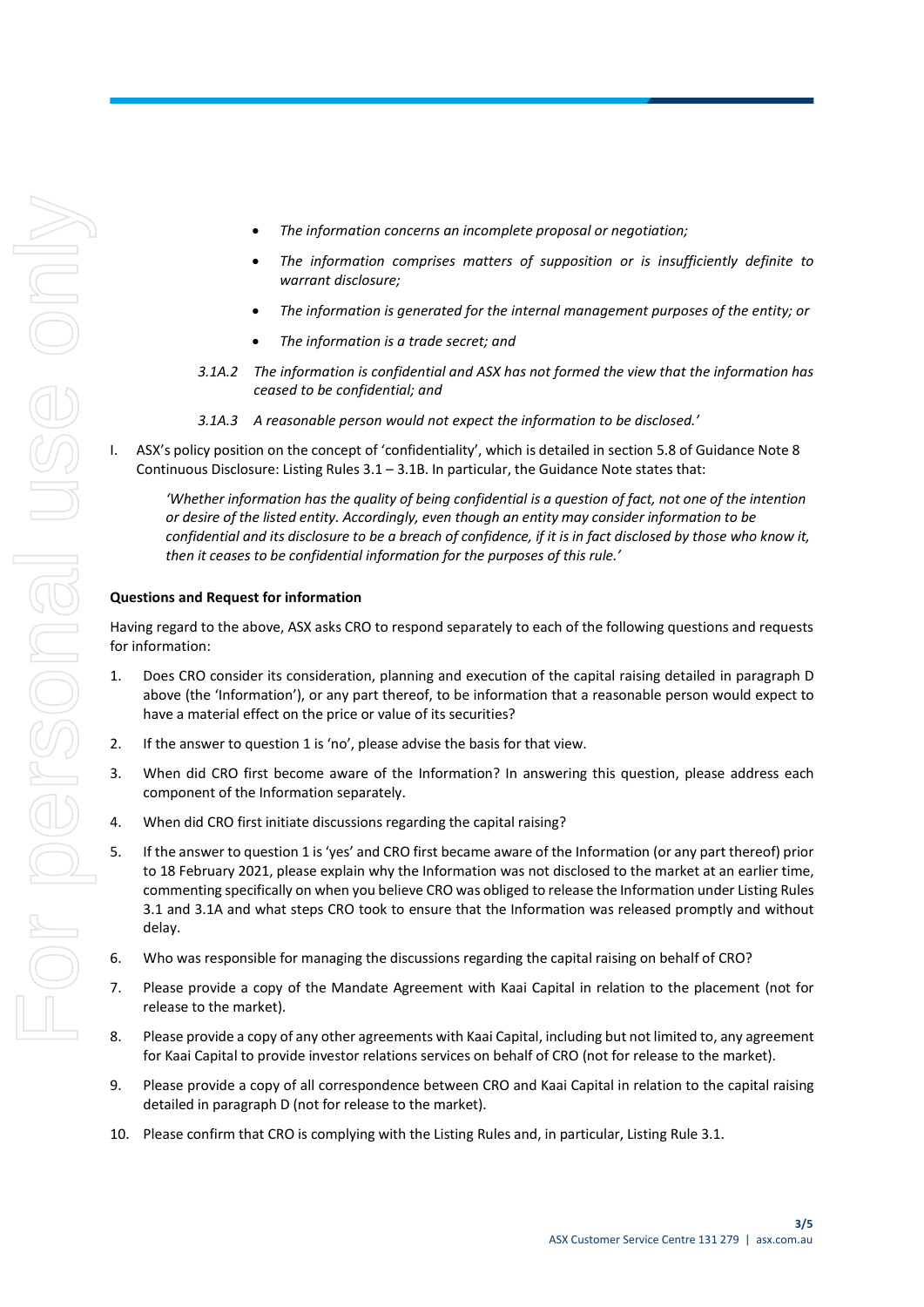11. Please confirm that CRO's responses to the questions above have been authorised and approved in accordance with its published continuous disclosure policy or otherwise by its board or an officer of CRO with delegated authority from the board to respond to ASX on disclosure matters.

## **When and where to send your response**

This request is made under Listing Rule 18.7. Your response is required as soon as reasonably possible and, in any event, by no later than **9:30 AM AEDT Monday, 1 March 2021**. If we do not have your response by then, ASX will likely suspend trading in CRO's securities under Listing Rule 17.3. You should note that if the information requested by this letter is information required to be given to ASX under Listing Rule 3.1 and it does not fall within the exceptions mentioned in Listing Rule 3.1A, CRO's obligation is to disclose the information "immediately". This may require the information to be disclosed before the deadline set out in the previous paragraph.

ASX reserves the right to release a copy of this letter and your response on the ASX Market Announcements Platform under Listing Rule 18.7A. Accordingly, your response should be in a form suitable for release to the market. Your response should be sent to me by e-mail at **ListingsComplianceMelbourne@asx.com.au**. It should not be sent directly to the ASX Market Announcements Office. This is to allow me to review your response to confirm that it is in a form appropriate for release to the market, before it is published on the ASX Market Announcements Platform.

## **Listing Rules 3.1 and 3.1A**

Listing Rule 3.1 requires a listed entity to give ASX immediately any information concerning it that a reasonable person would expect to have a material effect on the price or value of the entity's securities. Exceptions to this requirement are set out in Listing Rule 3.1A. In responding to this letter, you should have regard to CRO's obligations under Listing Rules 3.1 and 3.1A and also to Guidance *Note 8 Continuous Disclosure: Listing Rules 3.1 – 3.1B*. It should be noted that CRO's obligation to disclose information under Listing Rule 3.1 is not confined to, nor is it necessarily satisfied by, answering the questions set out in this letter.

#### **Trading halt**

If you are unable to respond to this letter by the time specified above, or if the answer to question 1 is "yes" and an announcement cannot be made immediately, you should discuss with us whether it is appropriate to request a trading halt in CRO's securities under Listing Rule 17.1. If you wish a trading halt, you must tell us:

- the reasons for the trading halt:
- how long you want the trading halt to last;
- the event you expect to happen that will end the trading halt;
- that you are not aware of any reason why the trading halt should not be granted; and
- any other information necessary to inform the market about the trading halt, or that we ask for.

We may require the request for a trading halt to be in writing. The trading halt cannot extend past the commencement of normal trading on the second day after the day on which it is granted.

You can find further information about trading halts in Guidance Note 16 *Trading Halts & Voluntary Suspensions*.